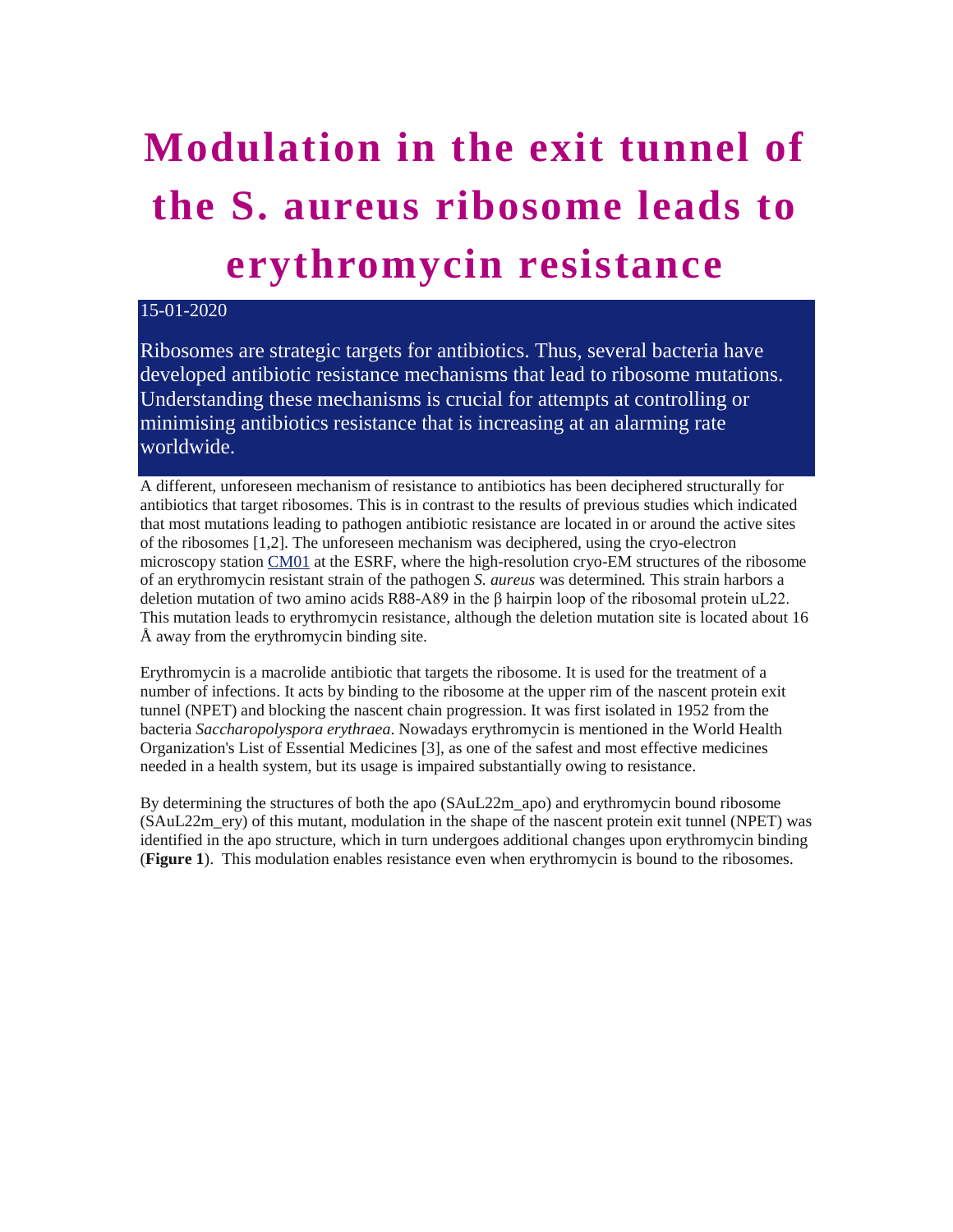

**Figure 1. The cascade of movements of rRNA and rProteins that occurs upon erythromycin binding to the mutant** *S. aureus* **ribosome**. SAuL22m\_apo (coral) and of SAuL22m\_ery (grey) (numbering according to *E*. *coli* with *S*. *aureus* numbering in parentheses).

The deletion mutation causes the  $\beta$  hairpin loop of ribosomal protein uL22 to move towards the NPET wall. This movement enables widening of the tunnel by creating two new grooves at the tunnel constriction that is typically formed by the extended loops of the ribosomal proteins uL4 and uL22 protein (**Figure 2**). Upon erythromycin binding to the mutant ribosome an additional change in the β hairpin loop of ribosomal protein uL22 conformation was detected. These structural adjustments enable the growing nascent protein to bypass erythromycin, and to progress along the tunnel to exit the ribosome.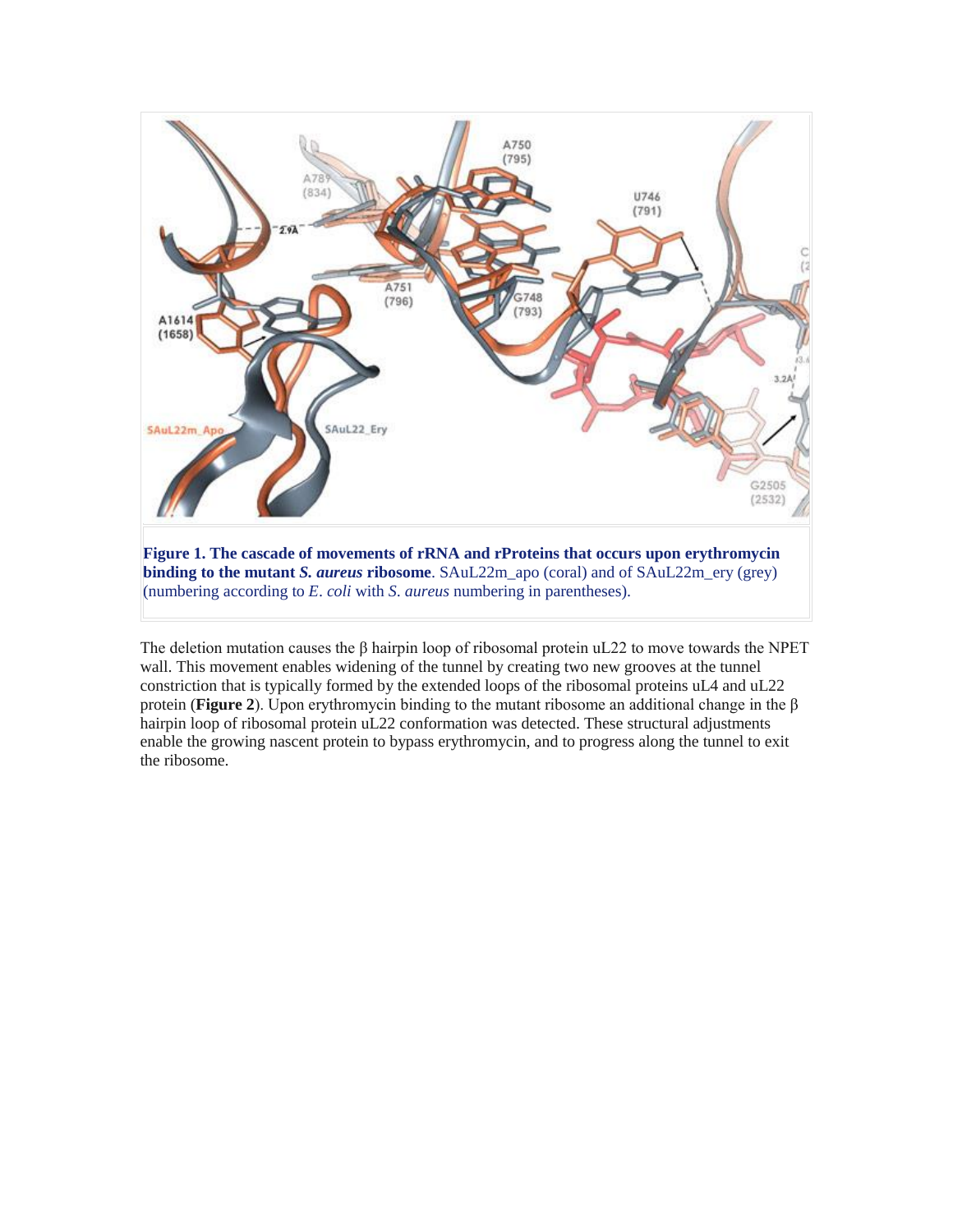

**Figure 2. Structural changes due to uL22 deletion mutation**. A view to the NPET, from its internal side, showing the surface representation of uL22 ß hairpin loop and erythromycin bound (grey arrow marks the NPET direction) of *E. coli* 50S subunit (pink) and wild type *S. aureus* 50S subunit (blue). The loop is shorter in the mutant SAuL22m\_apo structure (coral) and a new groove is formed upon erythromycin binding to the mutant ribosome (grey). The green arrows indicate the new groves.

Deciphering the structural aspects of this resistance mechanism, at high resolution, may lead to the design of erythromycin-based antibiotics that can be effective against such mutations.

## **Principal publication and authors**

Exit tunnel modulation as resistance mechanism of *S. aureus* erythromycin resistant mutant, Y. Halfon (a), D. Matzov (a), Z. Eyal (a), A. Bashan (a), E. Zimmerman (a), J. Kjeldgaard (b), H. ingmer (c)  $\&$ A. Yonath (a), *Scientific Reports* **9**, 11460 (2019); DOI: [10.1038/s41598-019-48019-1.](http://dx.doi.org/10.1038/s41598-019-48019-1) (a) The Weizmann Institute of Science, The Department of structural biology, Rehovot (Israel) (b) National Food Institute, Technical University of Denmark, Lyngby (Denmark)

(c) Department of Veterinary and Animal Sciences, Faculty of Health and Medical Sciences,

University of Copenhagen, Frederiksberg (Denmark)